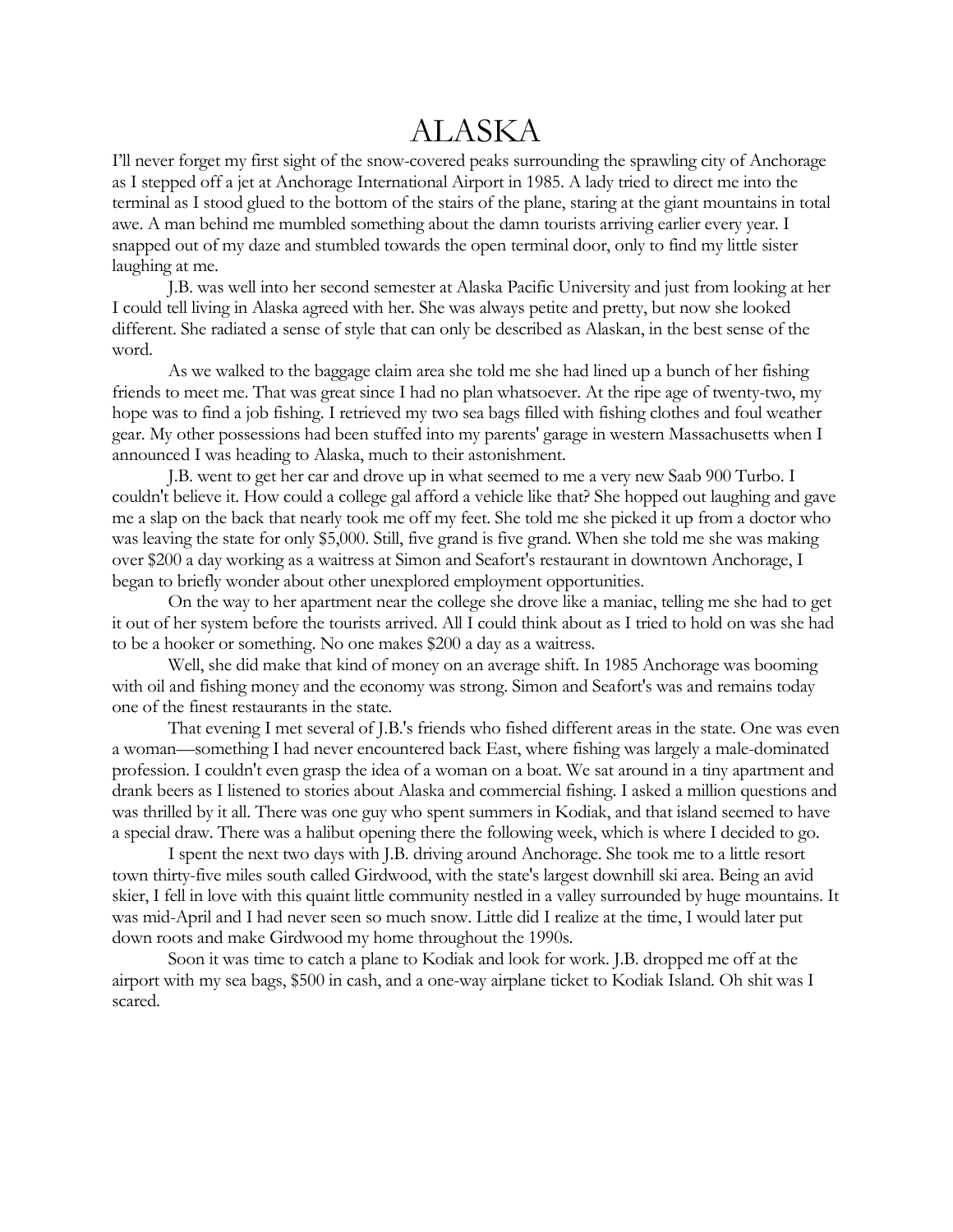# KODIAK, ALASKA

#### Bears, Boats, and Opportunity

The very first thing I remember about Kodiak Island was the giant stuffed Kodiak brown bear at the airport. I couldn't believe it was real and figured it had to be some kind of joke. Bears do not get that big. I stood in front of that bear for a long time until a man came up to me and said, "Someone took a brownie 'bout that size out near Kalsin Bay. Guess it was after a rancher's cattle."

I turned to him and said, "You mean that's a real bear?" The guy just looked at me for a minute, shook his head, and started to walk away. I chased him down. I needed to know where the hell Kalsin Bay was, because that was one place I wanted to avoid. Once again I must have had tourist stamped all over my forehead.

I collected my bags and ventured outside the small airport terminal six miles from town and looked for a cab. I asked the driver to take me to the cheapest place to stay that was close to the boat harbor, all the while keeping a sharp eye out for those damn big bears on the way into town. I was expecting to see one charge the taxi any minute and even asked the guy driving why he didn't have a gun.

I think he must have thought I was on drugs because he never said a word to me and just kept looking at me in his rearview mirror before dropping me off at the Star Motel. I secured a room for three nights and went for a walk on the fishing docks.

The first boat I noticed was the *Royal Baron*, an old 85-foot wooden trawler. It was the only dragger I could find. Later I learned all the draggers were in the Bering Sea participating in Joint Venture fishing with foreign boats for various kinds of bottomfish.

It seemed like all the other boats—longliners, seiners, and crabbers—were gearing up for a halibut opening in three days. I didn't talk to anyone that night but just walked up each finger dock, taking it all in. I went down to cannery row and ended up at the All Alaskan fish processing plant. The plant was built in an old Liberty ship hull and was the strangest thing I had ever seen. This was truly a fishing town and I was in my element.

I had a beer at the Mecca, a downtown bar, and then went over to the Kodiak Cafe for a sandwich before calling J.B. to tell her about the bears, boats, and that I'd start looking for a job first thing in the morning. By 8 p.m. I was back in my room for a good night's sleep.

My entire life since the age of six had built up to this moment. My career in fishing began early, as a young boy working for tips on sport fishing boats off the coast of Maine. By my twenties I was hooked permanently and had worked a number of different fisheries. The only way I had ever earned money was by fishing; mostly out of Ogunquit, Maine. A promising college career while playing hockey became history as I was pulled in a different direction. The sea calls to some and when it does, its grip is not to be underestimated. Once you experience the power, wonder, and mystery of the ocean, it becomes a giant magnet.

In Maine I spent checks as fast as I could make them, living from trip to trip. Something had to change. The stories from my little sister about bountiful fishing in Alaska had beckoned, and now here I was. I would not step back in Maine for more than ten years until April 1996, when my wife and ninemonth-old daughter accompanied me on a trip to see my parents.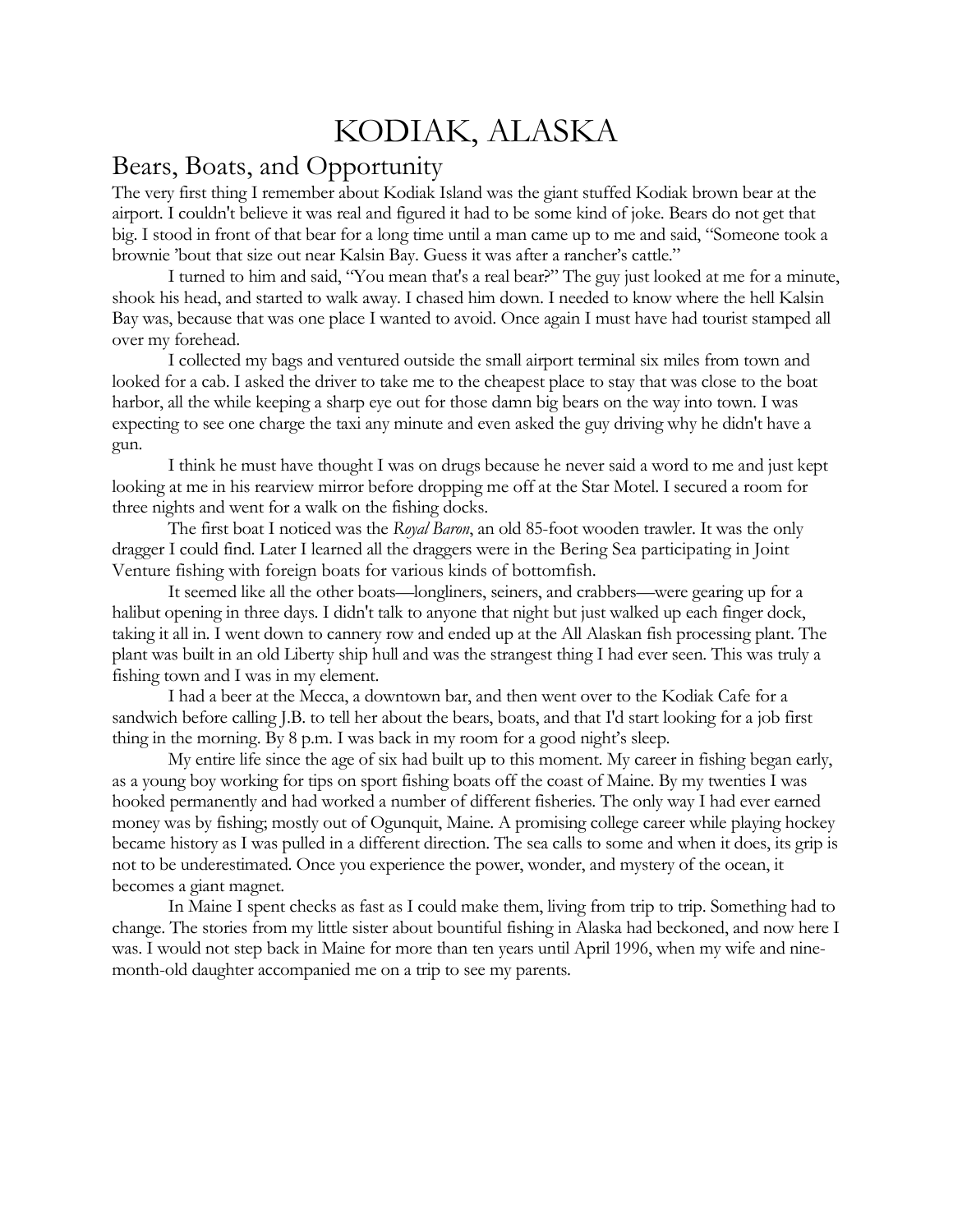### THE EARLY YEARS

#### Maine

My dad bought my first fishing pole when I was just out of diapers. We fished for yellow perch and pumpkin seeds (a type of pan fish) on a lake at Camp Howe, a summer camp in western Massachusetts. My dad said I was so fish crazed, bonkers, and nuts, that from the very first day I longed to go fishing all the time, with whatever staff member I could round up to take me. If I wasn't fishing, I kept busy by scaring the camp staff with snakes. Usually somebody found the time to take me fishing.

I remember the first time my dad took me deep sea fishing at the age of five. The excitement I felt was like Christmas morning. I woke my mom and dad up at 5 a.m., even though we weren't due to meet the lobsterman who was taking us out until 8. My dad and I met the lobsterman at a small dock in Wells, Maine, where our family spent the summers. We met another father and son who were also going. Dad was seasick before we were outside the breakwater, but I was all over that boat. I had my head in every lobster pot, enchanted at the treasures. We caught pollock and cod all day and I completely forgot my poor, sick dad. I even went as far as peeing over his head while he laid in the forepeak resting near the toilet.

"Dad, hurry up, I gotta pee," I said, as I stepped on his hand and relieved myself.

That day became my fondest childhood memory. On the way home I looked my dad in the eye and proudly told him I was going to be a fisherman, a sea captain. Being a high school teacher, and a seasick one at that, I'm not quite sure what he thought. But from that day forward I knew in my heart where I was going. During family walks at Wells Beach I would often hang behind and daydream of the day I would be at sea on my own boat.

The next summer our family was back living in Wells and I became a morning fixture at the docks of Perkins Cove. I finally convinced an old man named Al Voorhis to take me party fishing on his charter boat and agreed to work for tips as a deckhand. This was a great arrangement for both of us that lasted the next four summers. I got to spend my summers on the water and Al had free help.

Those early years were great. I learned knots, a little bit about how to read a compass and paper machine echo sounder, and met some great people who truly cared about me and made the days special. As a young boy, this gave me a special confidence not found in your normal playgrounds.

My early morning chores onboard the 46-foot *Marion*, an old wooden mine sweeper, included getting the rods, reels, and bait ready for the customers. The bait consisted of deep sea clams from frozen gallon tins that were thawed and cut. After handing out bait to groups of people around the boat, I explained how to work the reels so they didn't backlash the spools and told people about the fish they could expect to catch.

Once we arrived at the fishing grounds, I'd help bait the women's hooks (and sometimes the men's), gaff the fish caught, and bring the fish aboard. We'd assign marks to each person and cut Roman numerals on top of the fish heads, which I thought was cool, so that person could claim their fish at the end of the day.

I'd also fillet the catch for tips, which is where I made most of my money. I became very good at it and as a young boy began to build up a pretty good bank account, making \$10–20 in tips each day. Then I'd fillet the leftover fish no one wanted, put them in a big cooler, and peddle them to tourists. I even knocked on doors in the trailer park where we had our summer home, selling fish for a dollar a fillet. I sold everything as haddock, regardless of what species it really was, and worked seven days a week from June to the end of August. I loved every minute of it and never once considered it a job. I just thought I was the luckiest kid in the world. Even though my parents had virtually no interest in fishing or any sort of ocean-going life, they never tried to talk me out of this. They knew I was extremely happy and were 100 percent supportive.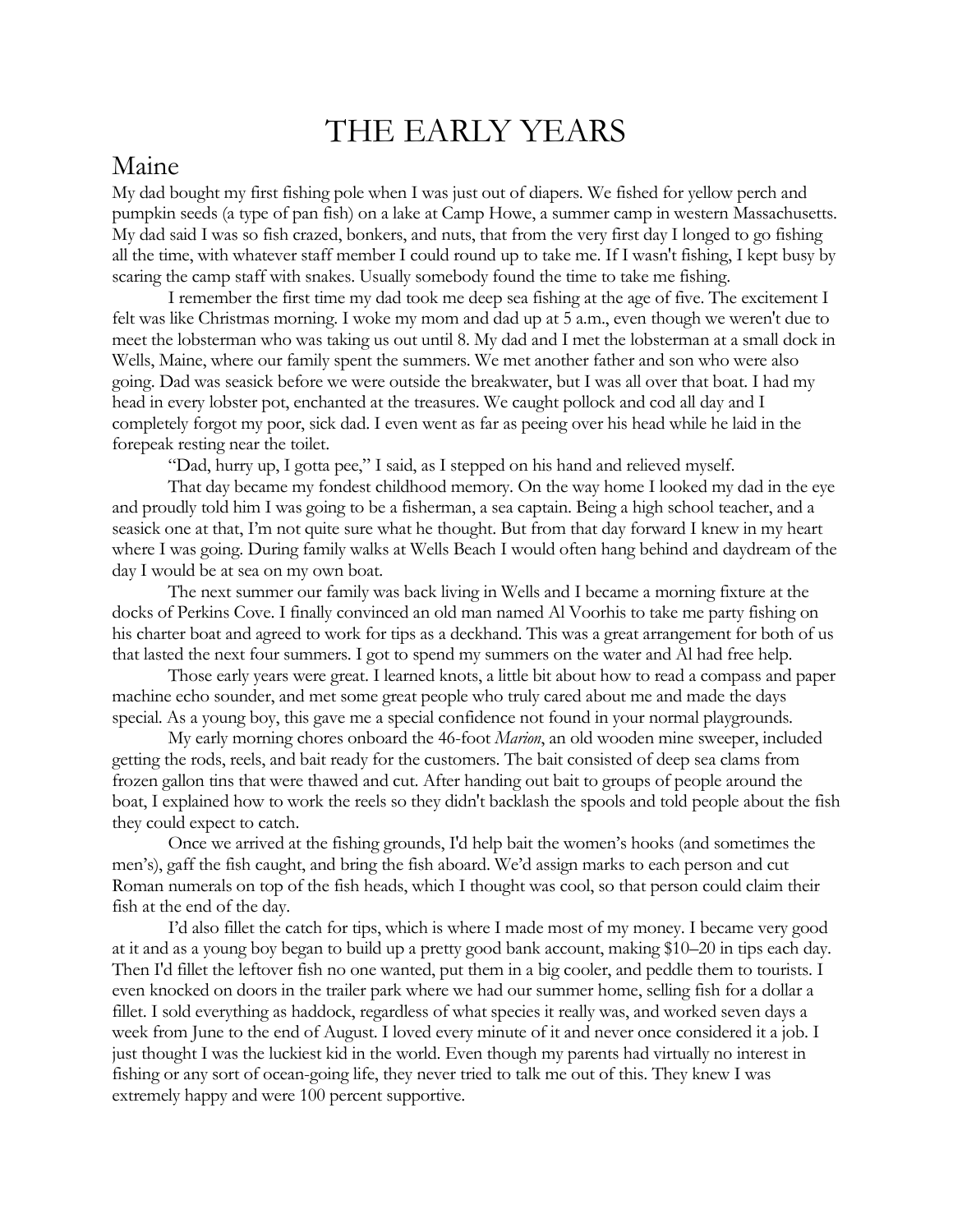What I remember the most of those early days working for Al Voorhis is getting busted stealing a ham sandwich. Actually, it was three sandwiches.

My mother would pack lunch each day for both Al and me. On those rare days when my mom would have an off day, we wouldn't have enough food to sustain us so I would go out and pillage and plunder for sandwiches and other cooler goodies. I always fantasized I was a pirate back then. Sometimes I still do.

I can close my eyes and remember this like it just happened. It became one of the few times I've ever panicked. I was really hungry and Al was even more so.

"Go round up some sandwiches, Corky," he said. "What happened, did your mom sleep in this morning? I think you might have to start waking her up earlier."

Off I went in search of lunch. I looked in a couple of coolers brought by guests that were tucked away out of anyone's sight. There was nothing really interesting until I found a large bag full of great big ham sandwiches. I grabbed two and started to close the bag when I became greedy and reached back in for a third, breaking Al's rule of grab and split.

I unwrapped that third sandwich and sat right down to eat it when the owner of the bag came into the old galley and caught me. He got really mad and I freaked out. I wanted to bolt and run, but you can't run far on a boat.

I'm dead, I thought to myself.

I immediately confessed, but told the man I stole his food because the captain made me. I said if I didn't bring him a sandwich he'd, he'd—well, I didn't know what, but it would be real bad. This sounded perfect to my eight-year-old ears, but it must have sounded ridiculous to the man because he took me right to Al.

I vividly remember Al being scared and white as a sheet. He denied it all and I couldn't believe what he was telling this man. He said he didn't even know who I was and that I must be a stowaway or something.

"Where's your father young man? You should be ashamed," he said to me. "Sorry sir, but I gotta move the boat. Not enough fish," he said to the man. "Everyone up," he yelled at the top of his lungs, dismissing me to this really mad man.

At the end of this whole nightmare I remember asking the man if I could have the rest of that sandwich. He threw it overboard. In turn, I filleted his fish for free.

My summer earnings went into buying my own school clothes, which I took great pride in, and it also kept me in motorcycles. But by the end of the school year I'd have spent all the previous summer's savings. At an early age the bad habit of spending money as fast as I made it had started something fishermen are famous for.

As I reflect back on these first four years, I realize I learned a lot from the old man, although not necessarily good things. One lesson that has had a profound effect on me my whole adult life has been dishonesty. He'd tell a tourist the damnest things. In the afternoon and early evenings Al and I would lean up against his shiny black Caddie that had a homemade sign cut out to look like a cod. *Deep Sea Fishing Onboard the Marion* it would beckon. We'd talk to tourists, make reservations for the following day, and lie.

"How was the fishing today?" Joe tourist would ask.

"It really sucked," I'd start to say, as Al's vice-like grip squeezed into my thin shoulders like a lobster clamping down on an unexpecting finger.

"Unbelievable. We loaded the boat," Al told the man, when we had actually caught around eight fish for thirty people. "You and the missus want to come tomorrow? We got room."

"Tell them what they want to hear, what's the matter with you?" he'd reprimand me afterwards, before asking, "Got anything to eat?"

These early years shaped me and started the turn down a slippery gangway that I've struggled